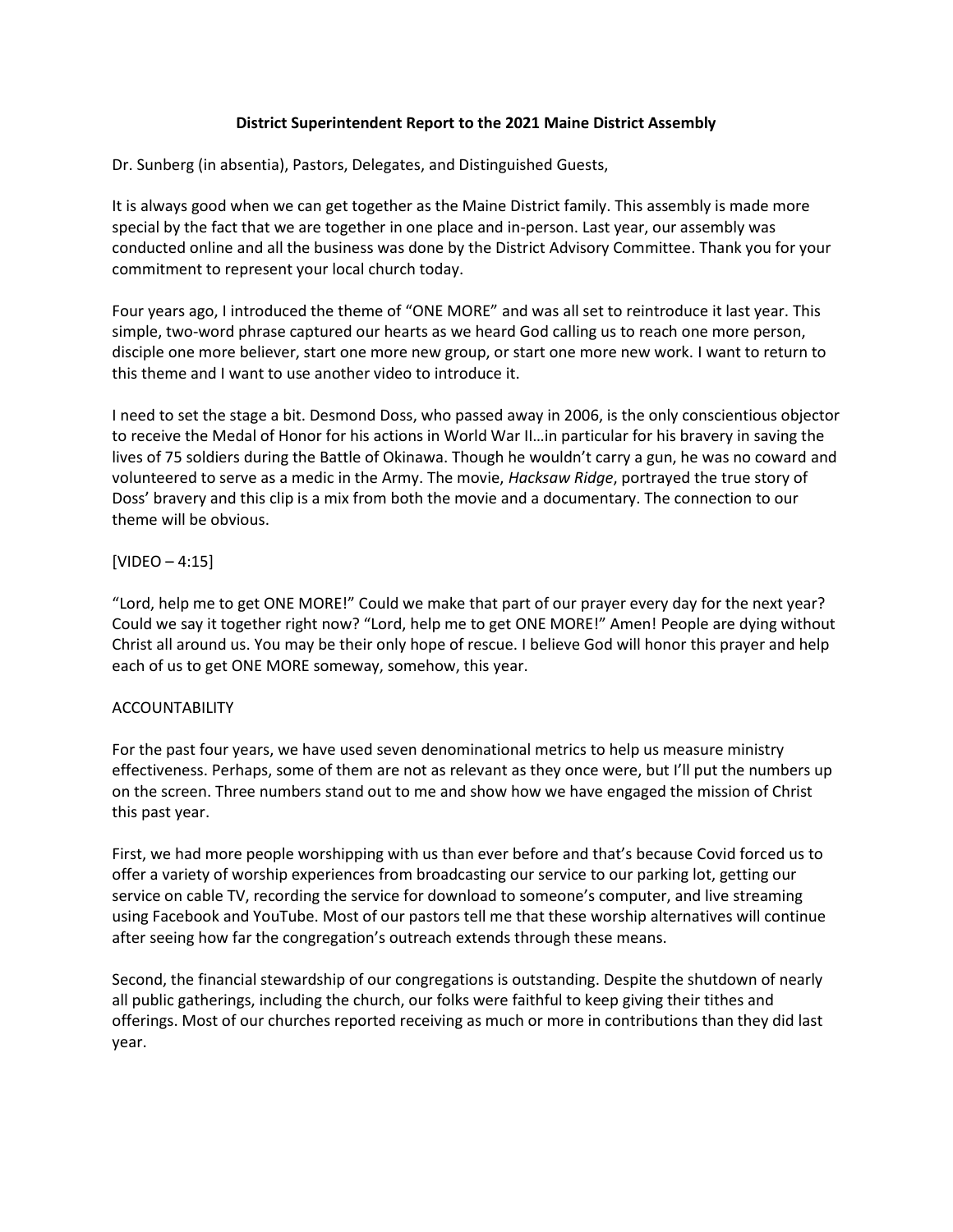Finally and most importantly, the shutdown did not shutdown ministry and outreach. More people came to know Christ this year than last year. Of all the numbers, I believe this one is the one that makes God smile. Every time the Kingdom of God increases by ONE MORE all of heaven rejoices.

#### Retrospective

One of the benefits of this past year is the time we've had to rethink about how we do the mission of Christ. "We've never done it that way before" wasn't an option. We had to come up with new ways to be the Church. In our visits to each church on our district, we heard the stories of outreach and blessing.

One of our small church pastors reported doubling their attendance with their Facebook online service. Another pastor reported that they had received more financial contributions than ever before because of the increased generosity of the congregation and extra gifts that came from people who were watching the service online. Another pastor told how the congregation collected essential items like water, diapers, and yes, toilet paper to give to their community neighbors who were in need. Another pastor told how they were able to start vibrant and active small online groups when past attempts at inperson groups had been disappointing. Worship was challenging and, at the same time, exciting as pastors and lay leaders came together to try new things like I've already mentioned.

The thought occurred to me as I kept hearing these stories that the devil miscalculated again. He thought the mission of Christ died on the cross with Him but he found out how wrong he was in three days. He keeps trying and, most recently, he tried by striking simultaneously on three fronts: political, social, and physical. The devil even made some progress, it seemed, as Christ's Church showed signs of division, unrest, and loss of vision for our true calling and mission.

If the devil was celebrating, he celebrated too early. I don't know about everywhere else, but God's Church in Maine, touched as we were by all the devil tried to do, is emerging stronger than ever. We are more optimistic about our potential to grow the Kingdom than ever. We are hearing about more people called into ministry than ever. If we were stuck in some kind of rut and content to doing the same old thing in the same old way, this year has changed all that.

## Missional Initiatives

District leadership saw what was happening in the local congregation and we wanted to get in on it. In terms of missional initiatives, this has been our most aggressive year yet.

Starting last year and continuing with more investment this year, the District Advisory Board created the District Missional Initiative Fund. We set aside money to partner with local churches that are trying to do something significant for God. In the last two years, we have joined a local congregation who partnered with another congregation to help support a pastor. We have given grants to congregations who committed to a lengthy process of re-evaluating their missional effectiveness. We have given help with housing so a congregation could call a pastor. And we have also helped in some emergency situations. We have been slow in developing a formal process, but it is the intention of the District Advisory Board to create a process by which any local congregation may apply for a grant to advance your mission in your community.

We also wanted a way that every congregation could benefit from all that God has done for us this past year. District revenue is the best it has ever been because you were incredibly faithful to support the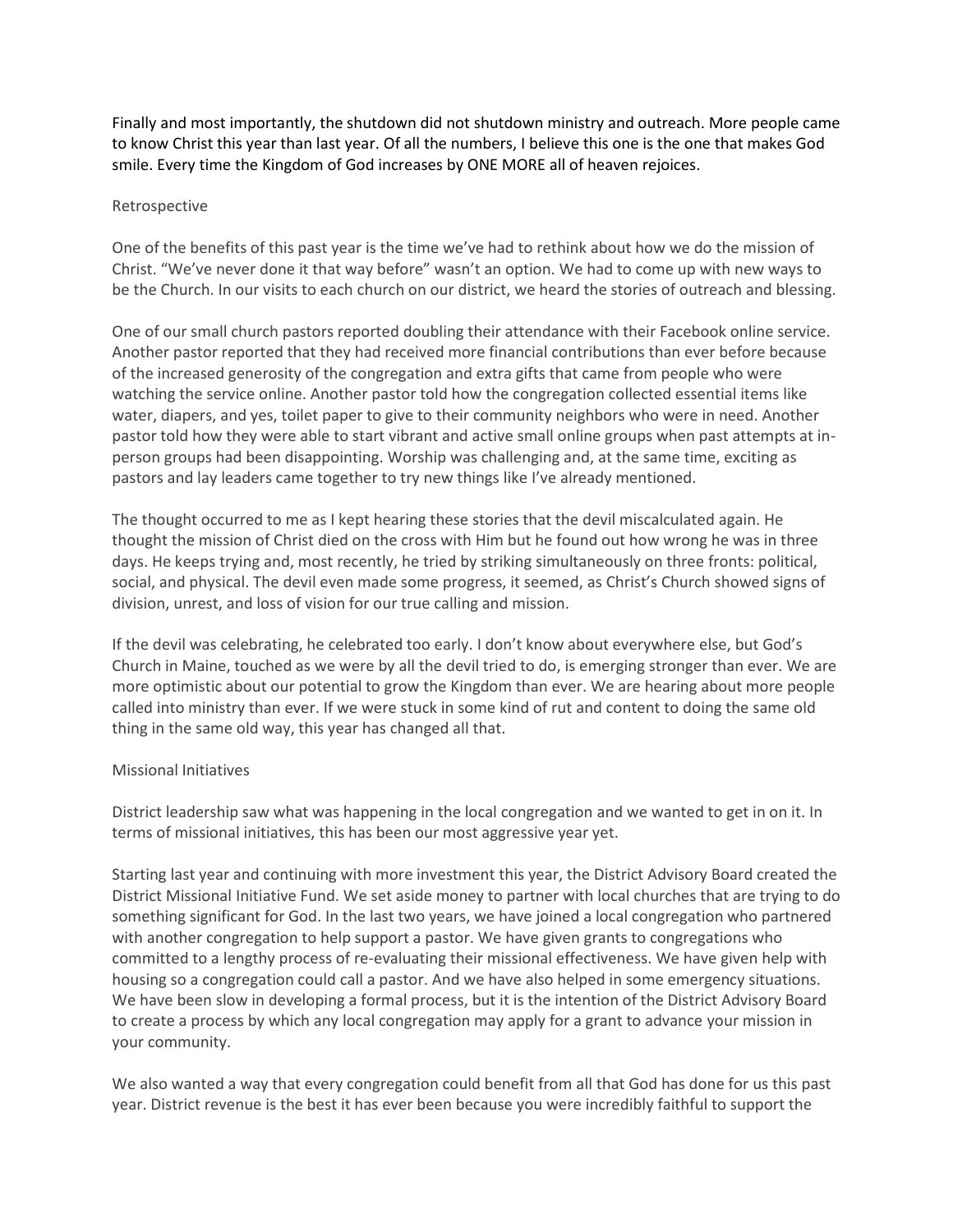district allocations and we received a better-than-normal return on our investments because of a robust stock market. To that end, the District Assembly Finance Committee, led by our district treasurer, Dr. Jeff Cook, proposed and approved a one-year initiative to lower the district allocations by almost 5% from 17.79% to 13% for this coming year. This includes the District Sunday School, District Missions, and District Youth leadership who gave up their entire budget to help make this happen. This one-year initiative comes with a catch. We are encouraging every local pastor and board to pray about using the money that would have gone to allocations for some kind of missional outreach. Next year, at district assembly, we will be asking you to share a story of how this money was used to increase the Kingdom of God by ONE MORE.

Since a number of our congregations plan to continue online ministry and want to do it well, our District Church Planting and Revitalization Committee, is offering practical training in how to livestream your services. There is a flyer about this training in the delegate packets. I should also mention that there is information in your packets about a number of ways we are reaching out to help strengthen your local ministry.

You might think that is more than enough; but, we aren't done yet. We still believe that God's Kingdom grows through both strengthening local congregations AND planting new congregations. This year, we registered two new starts. To be fair, we dropped four registered works that are no longer active. In the future, we will start new works with better support in place and with a strong plan for methodically moving each toward becoming an fully-organized congregation. We will do this with our two newest works and with the one or two others that are being considered. We continue to work with Bucksport as that congregation moves closer to becoming officially organized.

Are we done with initiatives? No. There are two more and they are related. First, we announced two years ago that Faith Works, Augusta First's compassionate ministry, was becoming a district compassionate ministry center and would be administrated by our District NMI. We got off to a slow start but things picked up quickly this year. A building in Strong was donated and is becoming the home base for Faith Works. We are forming the board of directors and we would like some of you to be on it. Please let John Mark Evans or Cindy Quinlan know if you would be interested in serving as a volunteer board member, helping with the building renovations, or sharing resources between your compassionate ministry center and the district's.

Secondly, our compassionate ministry includes disaster response. District Disaster Response director, Wally Staples, has been trying to help people in need from the back of his own vehicle…bringing water, tools, heaters, and whatever else people might need when hurricanes, extended cold, destructive winds, and other emergencies affected the lives of Mainers. We dreamed of having a trailer that could be stocked with emergency supplies, ready to respond whenever and wherever a disaster occurred in Maine. With the help of Nazarene Compassionate Ministry, that dream has become a reality. We have not one, but two trailers, to use for disaster response and for tools and materials needed for district work & witness projects.

#### Personal

I want to wind this report down with a personal note from Glenda and me. We came four years ago and you immediately accepted us as part of your district family…even if we were "from away" and didn't add and subtract our "r"s when speaking. I was asked to lead our district in accomplishing five things: develop a mission and vision that we could all embrace; build community; enhance our communication;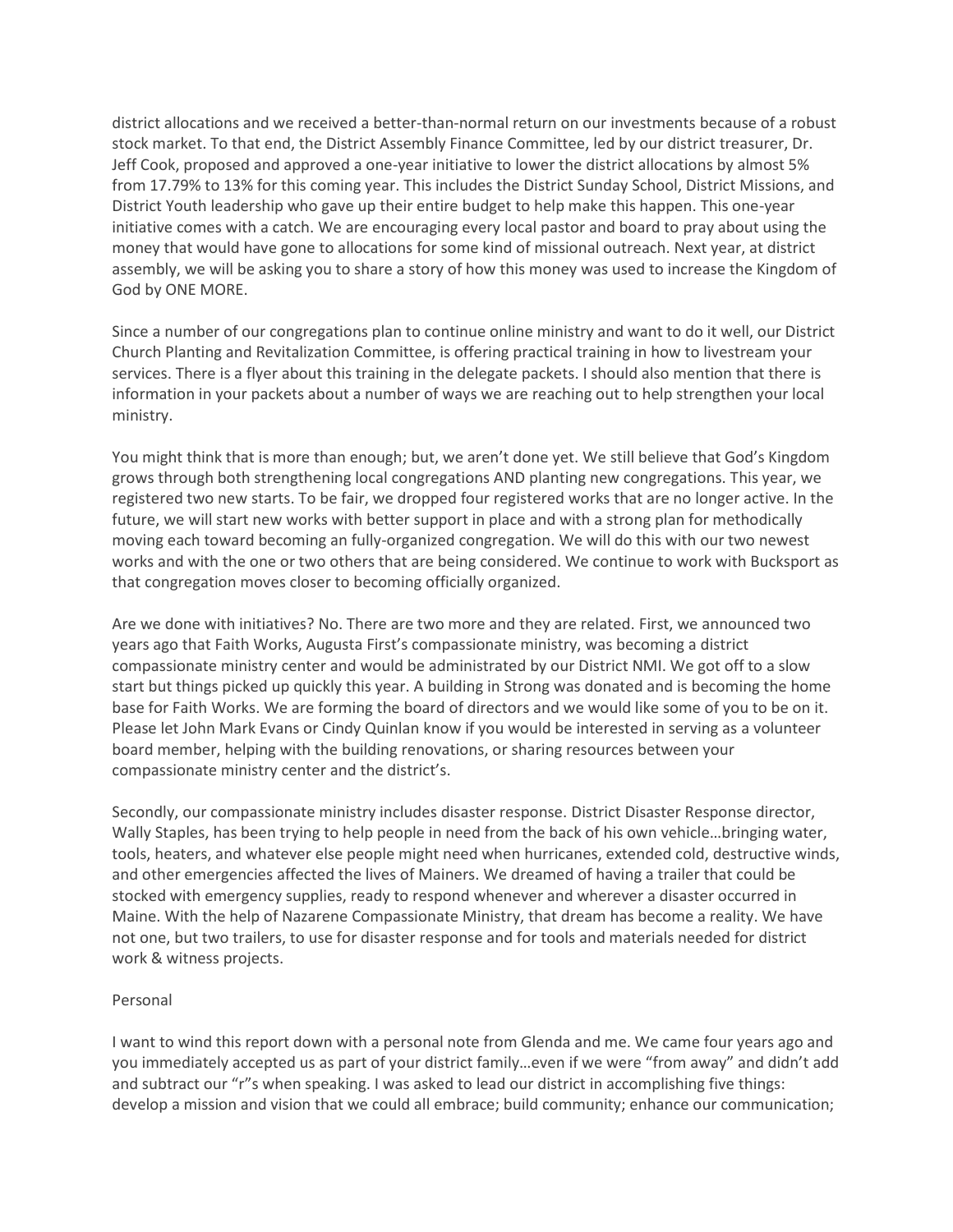be available and accessible; and, improve our financial management and transparency. With God's help, we have seen each of those goals achieved and we continue to work to make them better. I'm very proud of our district leaders, all our clergy, and our local lay leaders who have done the work necessary to see all this accomplished.

With that said, I am announcing my retirement, effective one year from now. Glenda and I have spent significant time in prayer and conversation about this. We've consulted with Dr. Sunberg and we believe that this is the right thing to do and the right time. We are starting to experience some relatively minor health issues that are slowing us down. Our loss of Joshua was not only an emotional struggle but it made us realize the importance of being near our grandchildren and to help them grow spiritually.

We will be here for the next year and we will work as hard as ever. We plan to visit each church again inperson…a sort of farewell tour…to express our appreciation and love for each of you. You have impacted our lives more than we can ever say. Thank you for the privilege you have given us to serve you and all our Maine District family.

## Conclusion:

I need to close and I want to return to our theme of ONE MORE. God is calling us all to a greater commitment to growing His Kingdom…not for the numbers we can report; but for the people we can reach with the lifesaving offer of Jesus Christ. A few verses from an old song captures our theme well.

#### **Throw Out the Lifeline**

Throw out the lifeline across the dark wave; There is a brother [or sister, or neighbor or friend] whom someone should save; Somebody's brother! Oh, who then will dare To throw out the lifeline, his peril to share?

Throw out the lifeline with hand quick and strong: Why do you tarry, why linger so long? See! he is sinking; oh, hasten today And out with the life boat! Away, then, away!

Jesus is able! To you who are driv'n Farther and farther from God and from Heav'n, Helpless and hopeless, o'erwhelmed by the wave, We throw out the lifeline—'tis, "Jesus can save."

> *Refrain:* Throw out the lifeline! Throw out the lifeline! Someone is drifting away; Throw out the lifeline! Throw out the lifeline! Someone is sinking today.